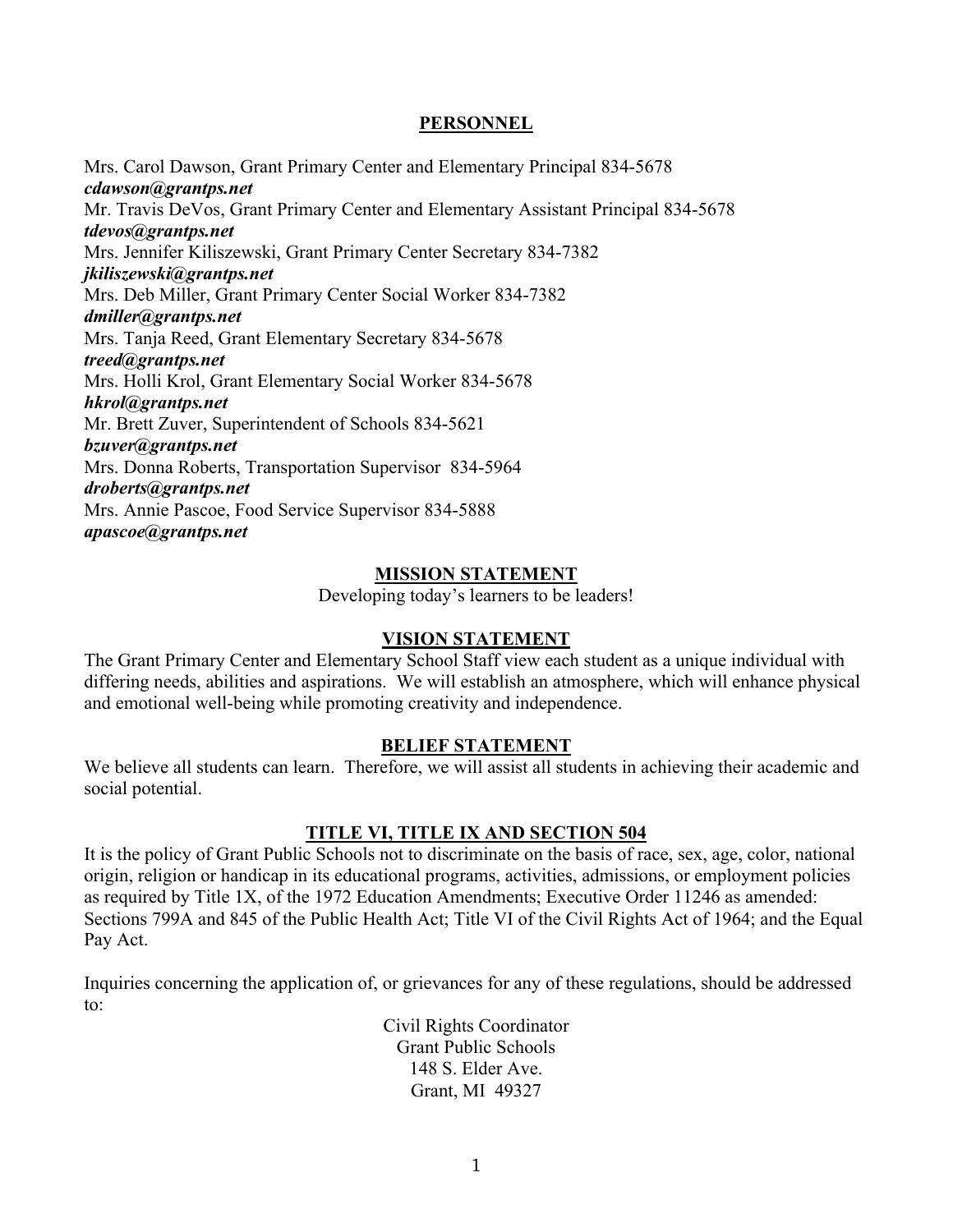## **GRANT PC and ELEMENTARY SCHOOL SCHEDULE**

7:40 AM Teachers report 7:45 AM Students enter building 8:00 AM Classes begin 2:42 PM Classes dismissed

**PLEASE NOTE:** Because we have no personnel assigned to ensure the safety of children before 7:45 am, we cannot welcome children into the building or on the grounds until that time. Please *do not send or drop off* your child before 7:45 a.m.

## **ENROLLMENT REQUIREMENTS OF ALL STUDENTS**

The school code requires each of the following items to be on file with our office: a state issued birth certificate, up-to-date immunization record, and proof of residency. If you do not have these documents, please come to our school office for help in obtaining the proper paperwork for enrollment.

## **CONFIDENTIALITY**

Grant Public School District has compiled records on students for use in the provision of appropriate education programs and services. Federal and state legislation provide you with certain rights regarding the confidentiality of these records. Directory information can be provided upon request to any individual, other than a for-profit organization, even without written consent of the parent. Parents may refuse to allow the Board to disclose any or all such "directory information" upon written notification to the Board. Other than directory information, access to all student records is protected by FERPA and Michigan laws. Except in limited circumstances, the school district is prohibited from releasing confidential educational records to any outside individual or organization without the prior written consent of the parents. Confidential records include test scores, psychological reports, behavioral data, discipline records and communications with family and outside service providers.

## **PRESS IMAGES**

From time-to-time, images of our students appear in the Grant Newsletter, the Grant Public School's Website, the Times Indicator, the Muskegon Chronicle, WOOD-TV 8, WZZM TV-13, etc. **Please let the office know if you do not want your child's image to appear in these mediums**.

## **VISITORS**

Parents and guardians are encouraged to visit the school. Prior arrangements should be made with the classroom teacher or principal to prevent disruptions. No preschool or student visitors are permitted without prior approval of the building principal. FOR EACH CHILD'S SAFETY, ALL PARENTS AND VISITORS MUST REPORT TO THE OFFICE UPON ARRIVAL TO SIGN IN AND OBTAIN A VISITORS PASS.

## **VOLUNTEERS**

Grant PC and Elementary welcomes parents and community members who wish to volunteer and become involved in the life of our school. If you are interested in assisting in a classroom, attending a class party or field trip, reading to/with students, etc., please contact your child's teacher or the office. All volunteers are required to fill out a Background Check Form prior to volunteering to maintain the safety of our school. This will also be subject to any COVID-19 restrictions/requirements.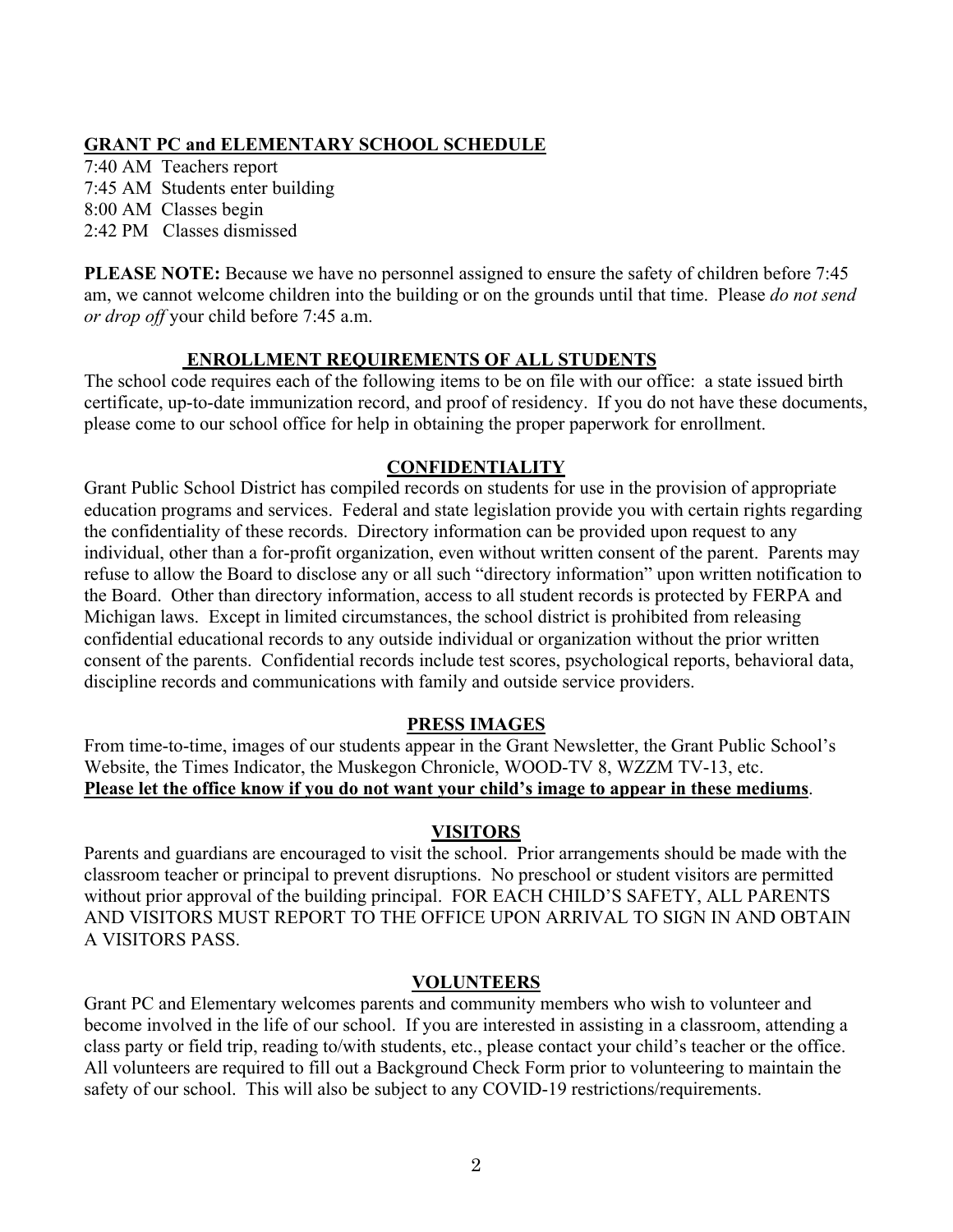### **VIDEO SURVEILLANCE**

Grant Public Schools uses video surveillance in all public areas to ensure the safety of its students, staff and campus. Recorded images will be used in discipline matters or in the prosecution of any person who violates civil law.

## **ELECTRONIC DEVICES**

Due to the possible disturbance to the learning environment, all electronic items are prohibited in school. These include, but are not limited to: hand held games, MP3 Players, iPod's, cell phones, or any other similar device. Additionally, any toys or personal belongings that disrupt the learning environment are not allowed at school.

### **MONTHLY NEWSLETTER**

Grant PC and Elementary sends home a monthly newsletter. The newsletter contains a message from the building principal and informs parents of upcoming events. This is also posted on the school website at www.grantps.net .

### **BROWN BAG PARENT GROUP**

Grant PC and Elementary have an active and involved Brown Bag Parent Group. All parents are encouraged to join and support the activities of the Brown Bag Parent Group. The BBPG meets monthly one Friday of each month in the PC Conference Room from 8:15 a.m. to 9:15 a.m. Please bring your breakfast and join us when you can.

### **BIRTHDAY TREATS**

Children who wish to bring a birthday treat should do so only after making arrangements with the teacher. **We encourage the use of fruits, natural or nutritious foods. Please do not send gum or candy. Also, food allergies and medical issues need to be considered when bringing snacks and treats to school. For the safety of all students, we ask that families send in store purchased snacks with ingredients listed on the label so staff can check for certain allergens or health related nutritional information before distributing snacks to students with food allergies or other health related issues.** If parents are delivering a birthday treat, they should plan to leave the treat in the office to be delivered to the classroom at a time that is least disruptive to the learning environment. Students who bring in snacks should plan to serve to students and adults only in their classroom to avoid disruptions to the learning environment in other classrooms.

*Birthday Invitations*: If you are having a home birthday party for your child, please send invitations by mail or call each child. No party invitations will be distributed in school. The school is not permitted to give out student phone numbers or addresses.

### **WATER BOTTLES/HYDRATION**

We encourage students to bring their own water bottle to school to stay hydrated throughout their learning day. We have several water filling stations throughout our buildings for students to use as needed. We do not allow pop/soda as a student beverage at school during any part of their day including snack times or lunch times. If you send any kind of juice or sports drink for lunch, please avoid red or purple dyed drinks as they leave permanent stains on the carpet if they are spilled.

### **LOCKERS**

Lockers are property of the school and may be inspected at any time*.* They are to be used by students to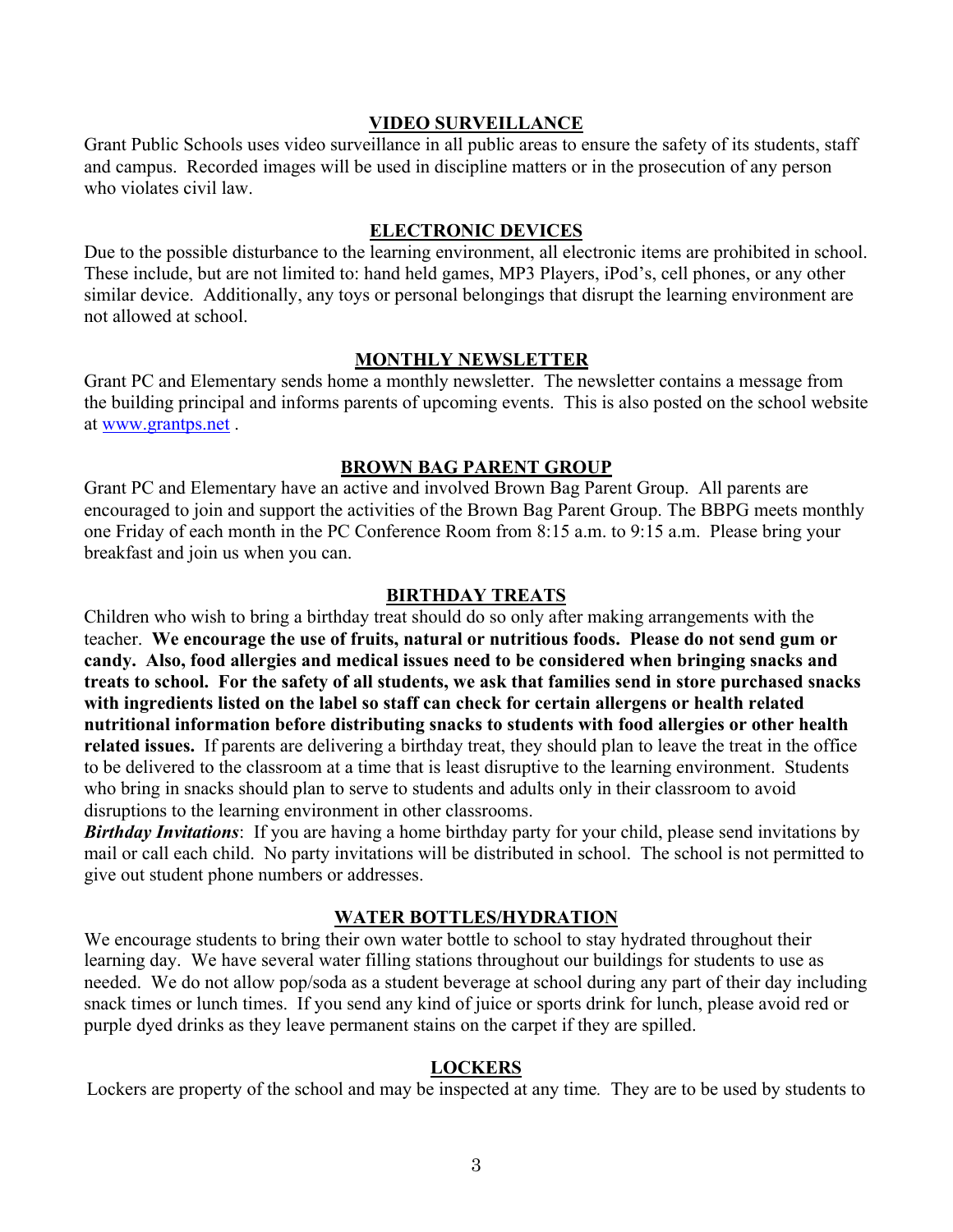store outdoor clothing, gym shoes, and lunches until lunchtime. No food or drink should be left in any locker following lunch. Personal locks will not be permitted on any student locker.

## **SCHOOL HEALTH INFORMATION**

## *When to Keep Students Home:*

State regulations indicate that superintendents, principals, and teachers of any school shall exclude from school any student having a communicable disease. The school's function is NOT to diagnose illness, but it must exclude children purely on the basis of symptoms. Cooperate with your school and local health department. Prevent exposure that may occur in school, on the bus, or on the school grounds by keeping your child at home if he/she shows signs of illness. Check with your doctor for diagnosis, treatment, and the proper time for returning to school. Please send a note (preferably a doctor's note) to school explaining the reason for the absence.

## *Special Medical Needs:*

The school personnel (administrators, teachers, office staff, bus drivers and school aides) that are involved with your child must be aware of any medical condition your child(ren) may have. Our goal is for students to be safe and comfortable while in school.

## *Emergency Information:*

Please keep the school updated on all current phone numbers (home and work). If you do not have a phone, please supply us with the phone number of someone who could reach you in case of an emergency or if your child becomes ill.

## *Medications Note:*

Although medication(s) can be given at school by approved personnel, it is best that all medications be given at home before and/or after school. **All medications must be brought to school by the parent/guardian, in the original bottle, with proper labeling.** A **Medication Permission Form** must be signed and given to the office staff along with the medicine.

## *Fever Free Guidelines:*

If your child has a fever, they are required to be "fever free" for 24 hours without the aid of medication prior to returning to school. If they are sent home from school with a fever, they should remain home the next day to observe the 24-hour "fever free" threshold.

## *Immunizations:*

Any student new to the school system, according to state law, must show proof of immunizations and be current with today's standards to remain in school. Records are reviewed on admission and parents are notified of updates needed. Any questions can be directed to the office staff. Immunizations can be updated at the Health Department or your private physician.

**\*\*Students who do not meet the immunization requirements on the opening day of school may be excluded (not allowed to attend) by the building principal.**

## *Head Lice:*

Schools in Newaygo County have a policy requiring students to be **nit-free** to be allowed to attend school.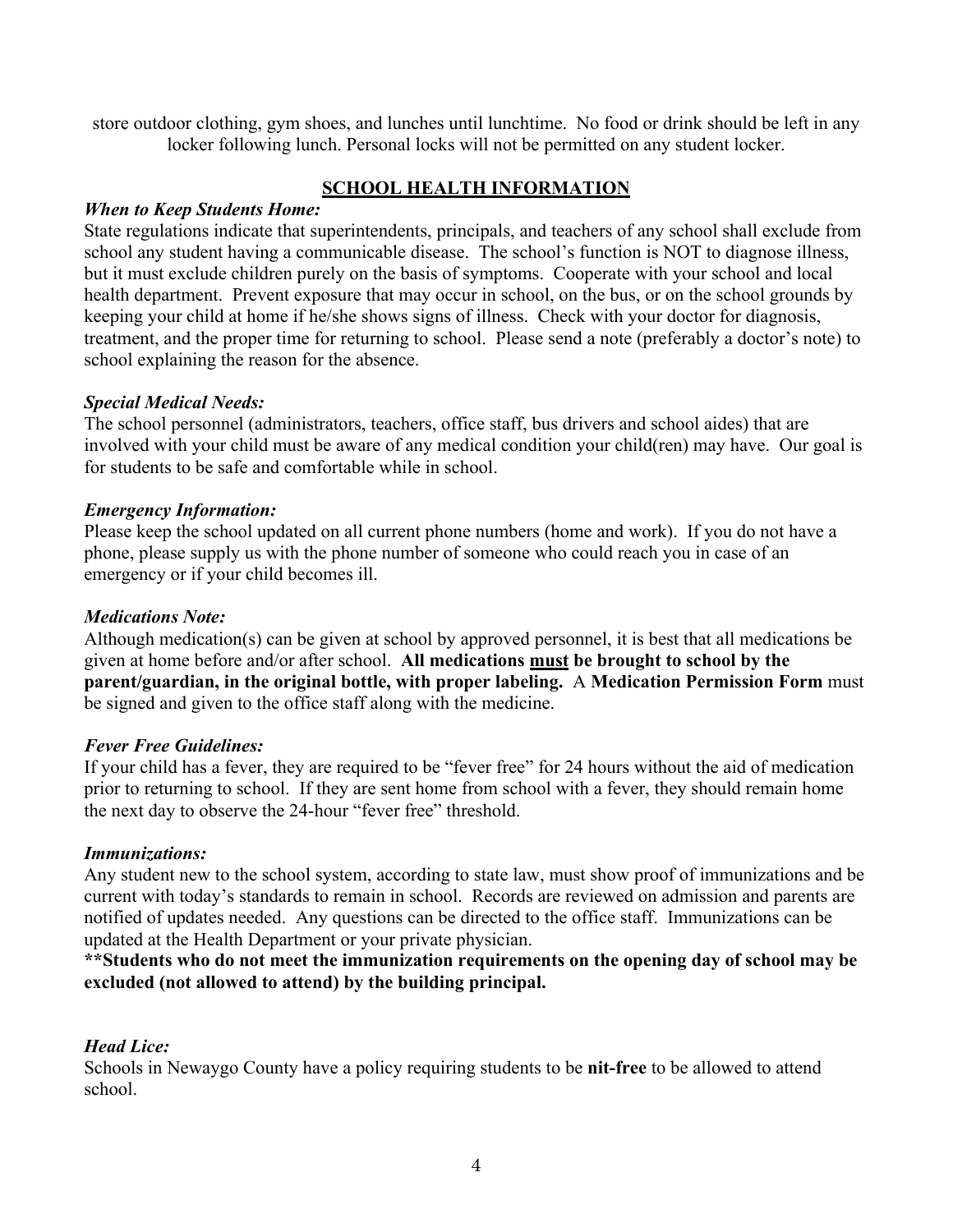## *Restrictions for Physical Education and Recess:*

If your child has a medical condition that should exempt him/her from part or all of a physical activity, a note from your physician will be required explaining any/all limitations.

## **FOOD SERVICE PROGRAM**

Grant Public Schools operates a breakfast and lunch program for all students. Household survey forms are sent home with all students in the school newsletter and are also available from the office or the food service supervisor. Because funding for some of our breakfast and lunch programs is based on information on these surveys, we need all parents to fill out and return the forms to the school even if they do not plan on taking advantage of the program.

Breakfast and Lunch are free for **ALL** students. If you have questions about meal service, please call the Food Service Supervisor at 834-5888.

Due to student food allergies, students are not allowed to share/swap food with other students. Each child should eat only what has been sent to school with them or given to them by food service personnel.

## **ATTENDANCE POLICY**

Regular attendance is crucial to success in school. Therefore, Grant PC and Elementary Schools will adhere to the following attendance policy: All students should attend school daily unless an illness or emergency prohibits this. Parents must call or send a written note explaining all absences. A doctor note is required for an excused absence. The classroom teacher is expected to contact parents after two unexplained absences.

The Skyward attendance software will generate a letter to be sent home from the main office once a student has missed 4 days of school. If a child misses 8 days of school, the School Social Worker will contact the child's parents to make a plan for improved attendance. If attendance does not improve, there may be graduated consequences, up to and including referral to the county prosecutor for truancy proceedings.

**Under Section 380.1561 of the Michigan Compulsory School Attendance Code, children between the ages of 6 and 16 must be in attendance at school. Parents are responsible for complying with the law. Under Section 380.1599, "A parent or other person in parental relation who fails to comply with this part is guilty of a misdemeanor, punishable by a fine of not less than \$5.00, nor more than \$50.00, or imprisonment for not less than 2 nor more than 90 days or both.**

## **DISCIPLINE POLICY**

## **PHILOSOPHY**

The staff of Grant PC and Elementary believes safety and order are necessary for a positive learning environment and the development of positive social relationships. Students must learn to accept responsibility and the consequences of their actions. The following conduct guidelines and disciplinary code apply to the school setting and all school-sponsored events.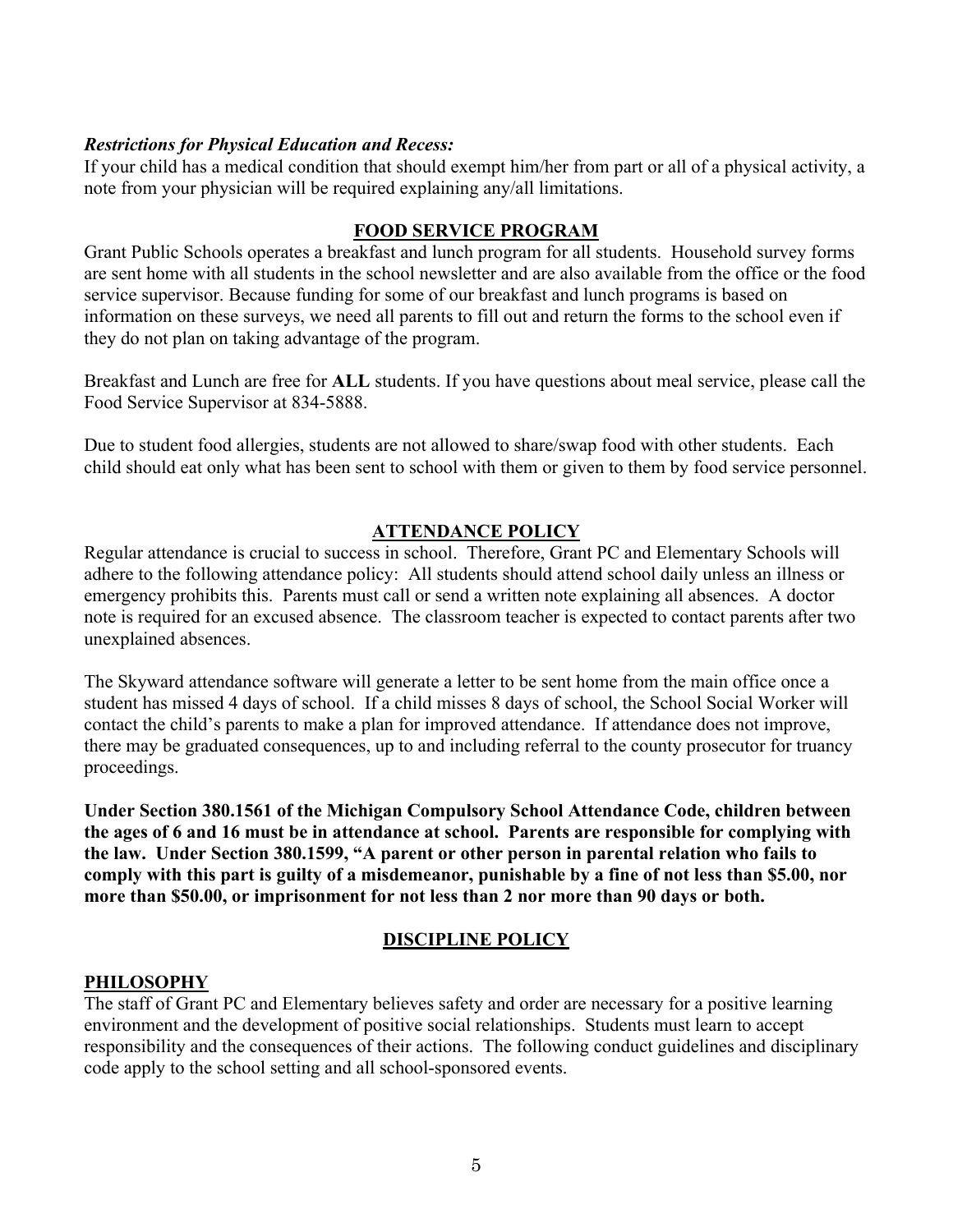# **SCHOOL EXPECTATIONS**:

As part of our PBIS (Positive Behavior Intervention Support) system, we use an acronym of P.A.W.S. for school expectations in all areas of the building. P.A.W.S. stands for: Personal Best, Act Responsibly, Work and Play Safely and Show Respect. Below are the student expectations in each area of the school. Teachers will be working with their students at the beginning of the year to teach and discuss these expectations and set our students up for successful behavior at school.

# **ARRIVAL AND DEPARTURE EXPECTATIONS**:

Personal Best:

- Be nice
- Greet others

Act Responsibly:

- Be on time
- Work and Play Safely:
	- Be patient
	- Use walking feet

Show Respect:

• Be quiet

# **RECESS AND PLAYGROUND EXPECTATIONS:**

Personal Best:

- Be nice
- Include others

Act Responsibly:

- Be prepared
- Be a problem solver
- Use an adult when needed

Work and Play Safely:

- Be safe
- Respect property

Show Respect:

• Be a friend

# **ASSEMBLY AND SCHOOL EVENT EXPECTATIONS:**

## Personal Best:

• Be a good listener

- Act Responsibly:
	- Stay in your spot
	- Sit on your pockets
- Work and Play Safely:
	- Be calm and in control
- Show Respect:
	- Be quiet
	- Use a whisper voice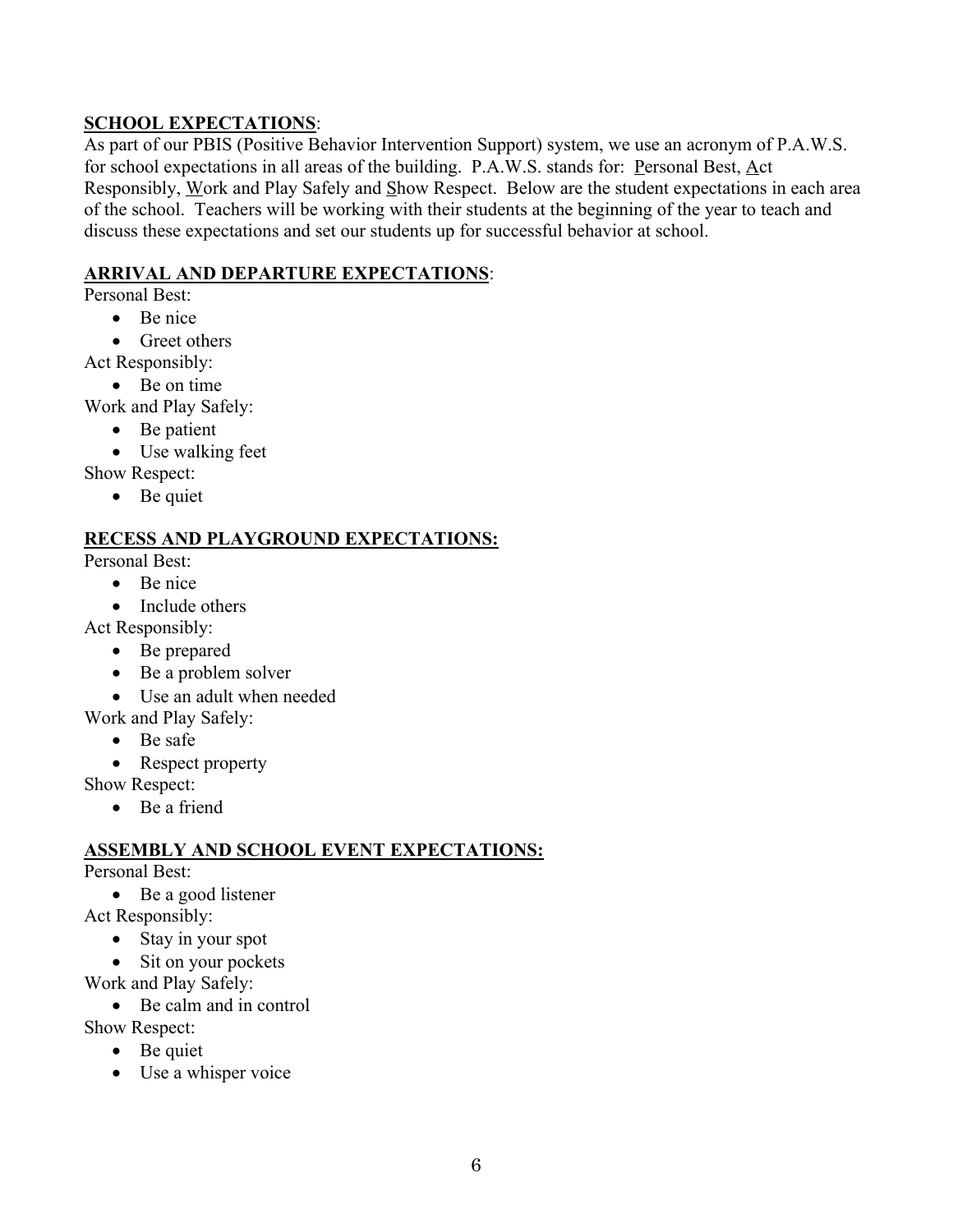## **BUS EXPECTATIONS:**

Personal Best:

• Be on target

Act Responsibly:

- Stay in your spot
- Sit on your pockets

Work and Play Safely:

• Be calm and in control

Show Respect:

- Use a quiet voice
- Be neat and check your seat

# **CAFETERIA EXPECTATIONS:**

Personal Best:

- Be helpful
- Use your manners

Act Responsibly:

- Be prepared
- Clean up

Work and Play Safely:

- Stay in your spot
- Be calm and in control

Show Respect:

- Use a quiet voice
- Listen to adults

# **CLASSROOM EXPECTATIONS:**

Personal Best:

- Be on target
- Act Responsibly:
	- Do your job
	- Be prepared

Work and Play Safely:

- Be neat
- Be calm and in control

Show Respect:

• Be nice

## **HALLWAY AND COATROOM EXPECTATIONS:**

Personal Best:

• Be neat

Act Responsibly:

• Respect property

Work and Play Safely:

• Be calm and in control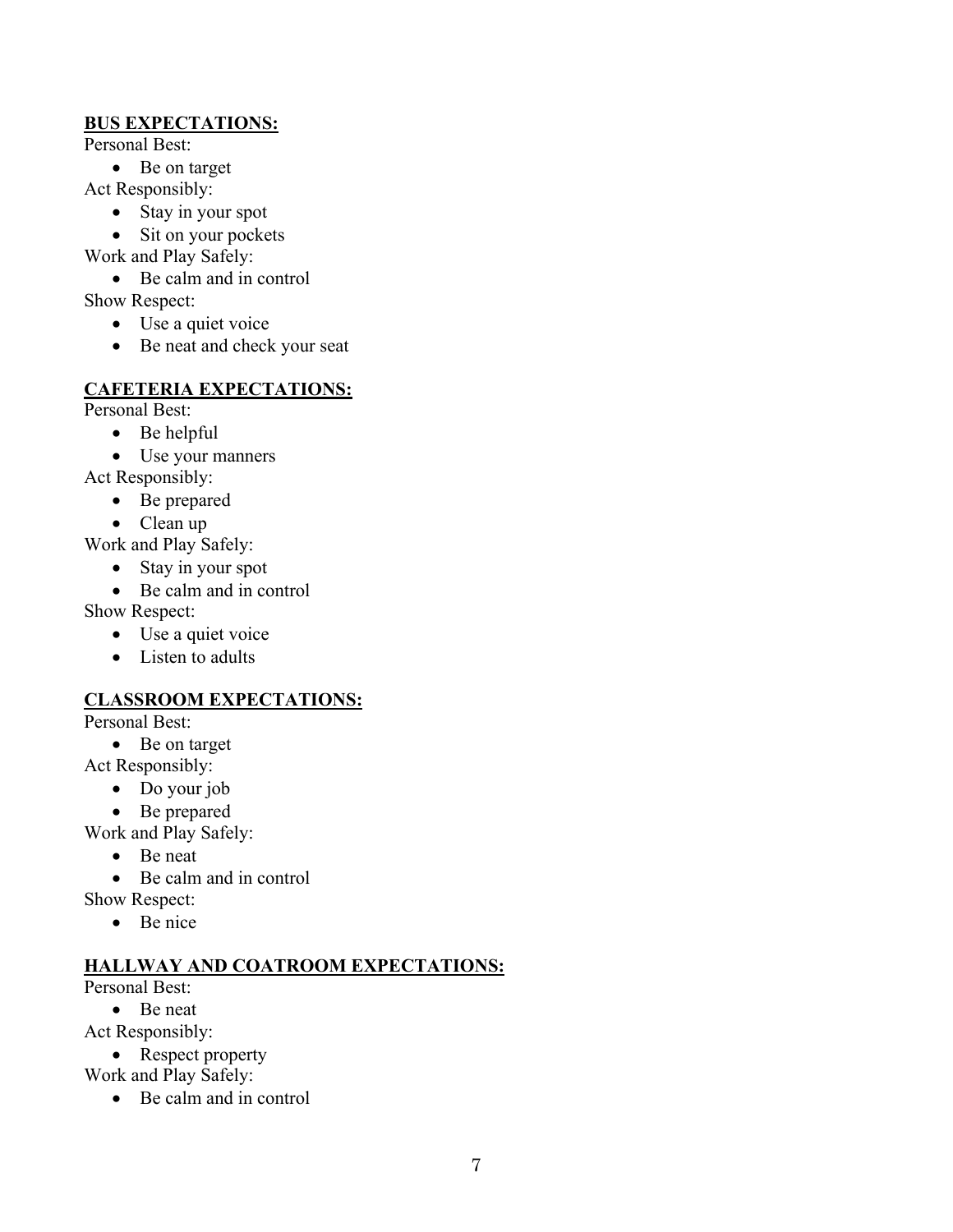Show Respect:

• Use a whisper voice

## **MEDIA CENTER AND COMPUTER LAB EXPECTATIONS:**

Personal Best:

• Be on target

Act Responsibly:

• Respect property

Work and Play Safely:

• Be calm and in control

Show Respect:

• Use a whisper voice

## **OFFICE EXPECTATIONS:**

Personal Best:

- Wait your turn
- Be on target

Act Responsibly:

- Do your job
- Go back to class
- Work and Play Safely:
	- Be calm and in control

Show Respect:

- Say please
- Say thank you

## **RESTROOM EXPECTATIONS:**

Personal Best:

• Go

Act Responsibly:

• Flush

Work and Play Safely:

• Wash

Show Respect:

• Leave

## **DISCIPLINARY CODE**

The staff of Grant PC and Elementary believes in individual student rights but when a student's actions begin to infringe upon the rights of others, the inappropriate behavior must be stopped.

Inappropriate behaviors include but are not limited to:

Failure to follow student conduct expectations (above).

Failing to use time productively.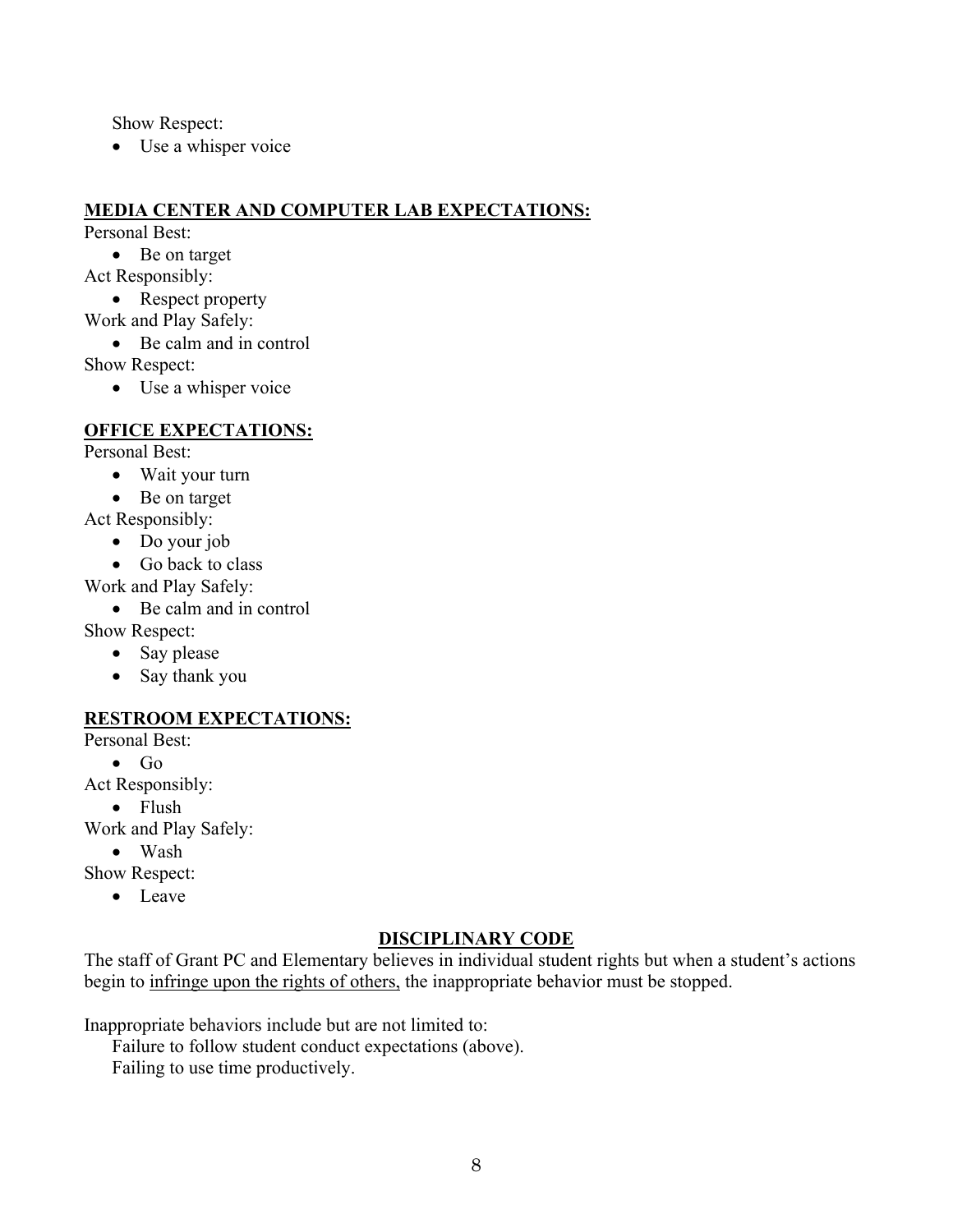Disrupting the learning environment.

Being physically or verbally aggressive

Using inappropriate language, gestures, or materials.

Being dishonest, cheating, or stealing.

Refusing to follow adult directives.

Damaging school property or the property of another student.

If violations do occur, attempts will be made to resolve the problem with the teacher and student. If the child continues to disrupt or commits a major offense, their teacher will notify the building principal/assistant principal or social worker. The parent/guardian will be contacted by the building principal/asst. principal or school social worker to discuss the behavior and applicable consequences.

## **ADMINISTRATIVE SUMMARY**

Only the school administration and Board of Education can grant exceptions to the rules, regulations and consequences contained in this handbook. The school administration reserves the right to establish fair and reasonable rules for things requiring actions that are not covered in this handbook. In all cases, the rules and consequences shall be consistent with previously established rules and consequences for similar incidents, with state and federal laws, and district, state and federal guidelines. The school administration or Board of Education, may take action up to and including expulsion for first offenses. **However, the action taken may be adjusted based upon the specific circumstances of a situation.**

# **WEAPON-FREE SCHOOL ZONE**

NO toy or real weapons of any kind (including, but not limited to, guns, knives, clubs and/or explosives) are to be brought to school. Possession of a weapon may subject a student to expulsion and possible permanent exclusion. (See Board of Education policy #5610.01 and #5772)

## **PUBLIC ACTS/STATE LAWS**

**Public Act 104, Physical and Verbal Assault of Staff:** In accordance with this state law, students in grades K-12 who physically assault school personnel shall be expelled permanently; or who verbally assault school personnel shall be subject to expulsion for up to one-hundred-and-eighty (180) school days.

**Public Act 250, Weapons, Arson or Criminal Sexual Conduct:** In accordance with this state law, students who violate PA 250, in the form of possession of a dangerous weapon, committing arson, or criminal sexual conduct, shall be expelled permanently. Students in grades K-5 who possess a firearm, or threaten another person with a dangerous weapon, shall be expelled for at least 90 school days.

## **ANTI-HARASSMENT POLICIES**

It is a violation of law and of school rules for any student or staff member to harass or intimidate another student or staff member whether through verbal, nonverbal or physical contact. If a student is the victim of any unwanted sexual actions or comments or of derogatory statements or actions concerning his/her gender, religion, race, ethnic group, or disability, the student should report such behavior to the teacher, school social worker or building principal. All reports shall be kept confidential and shall be investigated as soon as possible. (See Board of Education policy #5517)

# **DRUG-FREE AND TOBACCO-FREE SCHOOL ZONE**

Grant Public Schools are drug-free and tobacco-free. No drugs or tobacco products are allowed on any school property. (See Board of Education Policy #5530)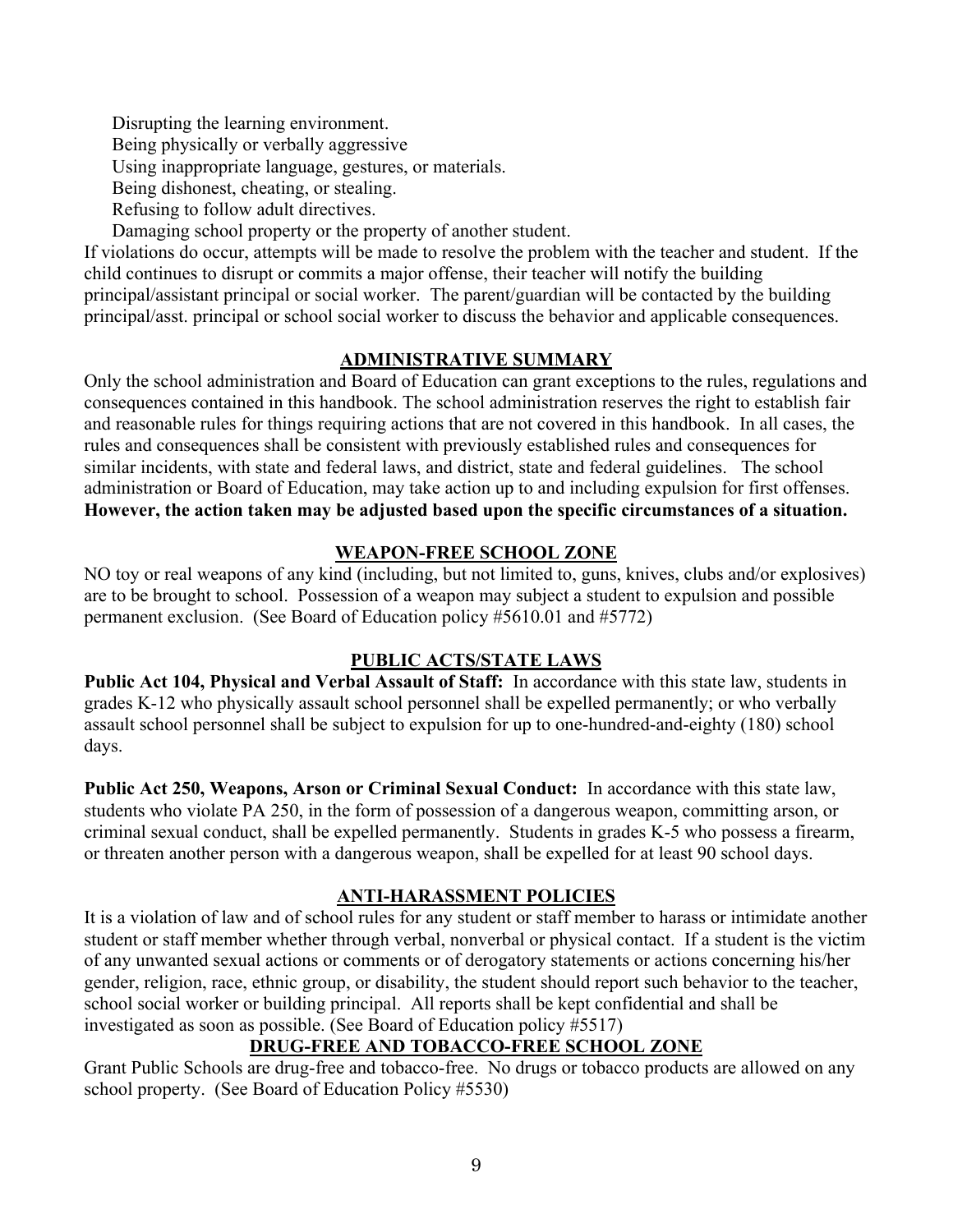### **DRESS CODE**

A student's dress and grooming must be in the best interest of the school with respect to the health, welfare, and safety of the individual and the student body, and must not interrupt the orderly process of education in the school at any time. (See Board of Education policy #5511). Clothing with questionable language (offensive language, liquor or beer advertising, cigarette or other drug advertising) is not considered appropriate for school or school activities and will not be allowed. Students are not allowed to wear hats/hoods in the learning setting unless a special plan is made with the principal or teacher. Students may not wear hats/hoods in common areas other than outside during recreation time.

Please ensure your child is dressed appropriately for the weather. Except in cases of rain or extreme cold, recesses will be held outside. The use of snowsuits/snow pants, hat, boots and mittens/gloves are especially encouraged. Students should dress in layers so clothing may be removed or added as the weather dictates. Please be sure to label all outdoor student clothing before sending to school to avoid lost items.

### **CARE OF SCHOOL PROPERTY**

In accordance with law, students who cause damage to district property shall be subject to disciplinary measures, and their parents shall be financially liable for such damage to the extent of the law. (See Board of Education policy #5513)

### **REQUESTS FOR HOMEWORK**

Requests for homework should be made as far in advance as possible. Please make arrangements with your child's classroom teacher for any homework requests.

### **ANIMALS**

Animals may not be brought to school without the prior approval of the classroom teacher or building principal. Under no circumstances will animals be transported on the bus. Wild animals and turtles will not be allowed in school. Cats and dogs must not have a previous history of biting and must be restrained and inoculated against rabies. Handling of animals will be on a voluntary basis. Please alert the school if your child has any pet allergies and should not be exposed to visiting animals.

#### **LIBRARY**

Grant PC and Elementary students have access to our school library and may check out books for enjoyment in the classroom or at home. Parents are encouraged to make sure library books are properly cared for while at home. If a book is lost or damaged, parents will be responsible for either repairing or replacing the book.

#### **CONFERENCES**

The staff of Grant PC and Elementary welcomes the opportunity to meet with you so we may better understand your child and assist you in meeting his/her needs. Conferences are held in the fall and spring but other times can be arranged by calling the school for an appointment.

### **TAKING STUDENTS OFF SCHOOL GROUNDS**

During the school day, all parents must report to the school office upon entering the building. Students must be checked out from the office before they are taken off school grounds. This is for the safety of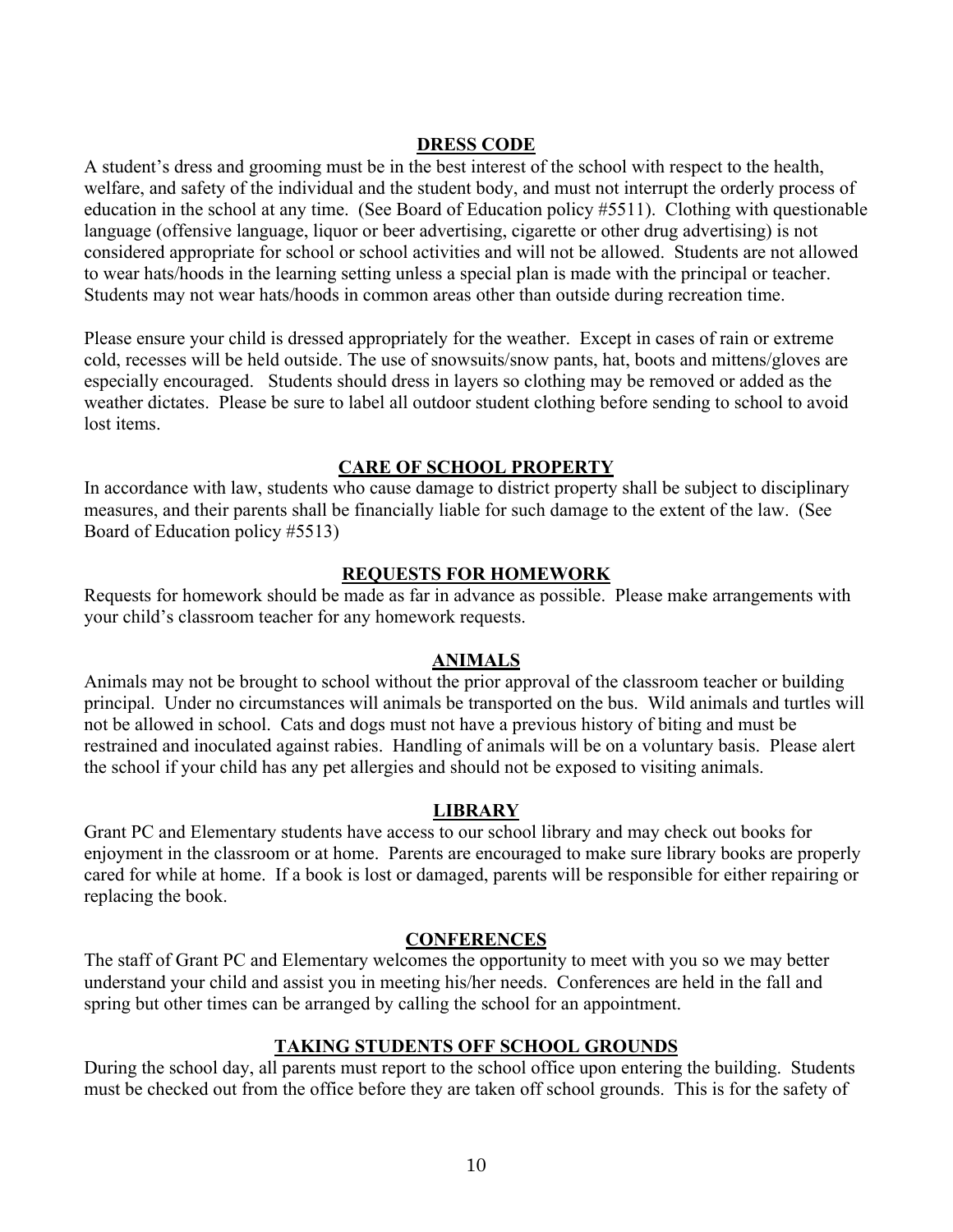all children. Children will not be released to anyone other than a parent or guardian without permission of the parent/guardian. (See Board of Education policy #5230)

# **RETURNING HOME FROM SCHOOL**

Please send a note to your child's teacher anytime he/she is not to go home in the normal way. If you do not send a note with your signature, we **will** send your child home in the normal way. Also, please be sure to send a note or call the office **BEFORE 1:45 p.m.** if you will be picking up your child. We strongly discourage you from picking up your child before the end of the school day so that they do not lose instructional time. However, if this is necessary (such as for a doctor's appointment) parents must sign students out at the office.

# **RELEASE FOR RELIGIOUS INSTRUCTION**

The Board of Education desires to cooperate with those parents who wish to provide for religious instruction for their children. Upon the signed request of a student's parent, the board will allow exceptions to the student's continuous attendance at school for religious instruction outside the building for no more than two class hours per week. No member of the staff shall either encourage or discourage participation in any religious instruction. (See Board of Education policy #5223)

# **LOST AND FOUND**

A lost and found will be maintained in the building. Please help us teach your child to respect the property of others and do not allow them to keep articles of clothing that do not belong to him/her. Urge your child to check the lost and found when an item is missing and have him/her report missing items immediately to the office. Throughout the school year, items in the lost and found will be cleaned out and donated to charity.

# **EMERGENCY PROCEDURES**

## **Severe Weather Conditions**

School will close, when necessary, due to severe weather snow, ice, or fog conditions. In the event of a school closing, parents will be notified by Grand Rapids radio and TV stations.

## **Tornado Procedures**

*Tornado Watch***-**conditions such that a tornado might occur.

When a tornado watch has been issued for our area, the following procedures will be taken:

- The superintendent or his designee will monitor current weather conditions and contact building principals regarding conditions that could cause possible tornadoes in the immediate and surrounding areas.
- Parents may pick up their own children at school in the event of a watch. Parents may not pick up children other than their own unless previous arrangements have been made with the school.
- In the event of a watch, please do not call the school as lines may be needed. Students will be transported home at the regular time of dismissal.

*Tornado Warning-*a tornado has been sighted close by or in our area.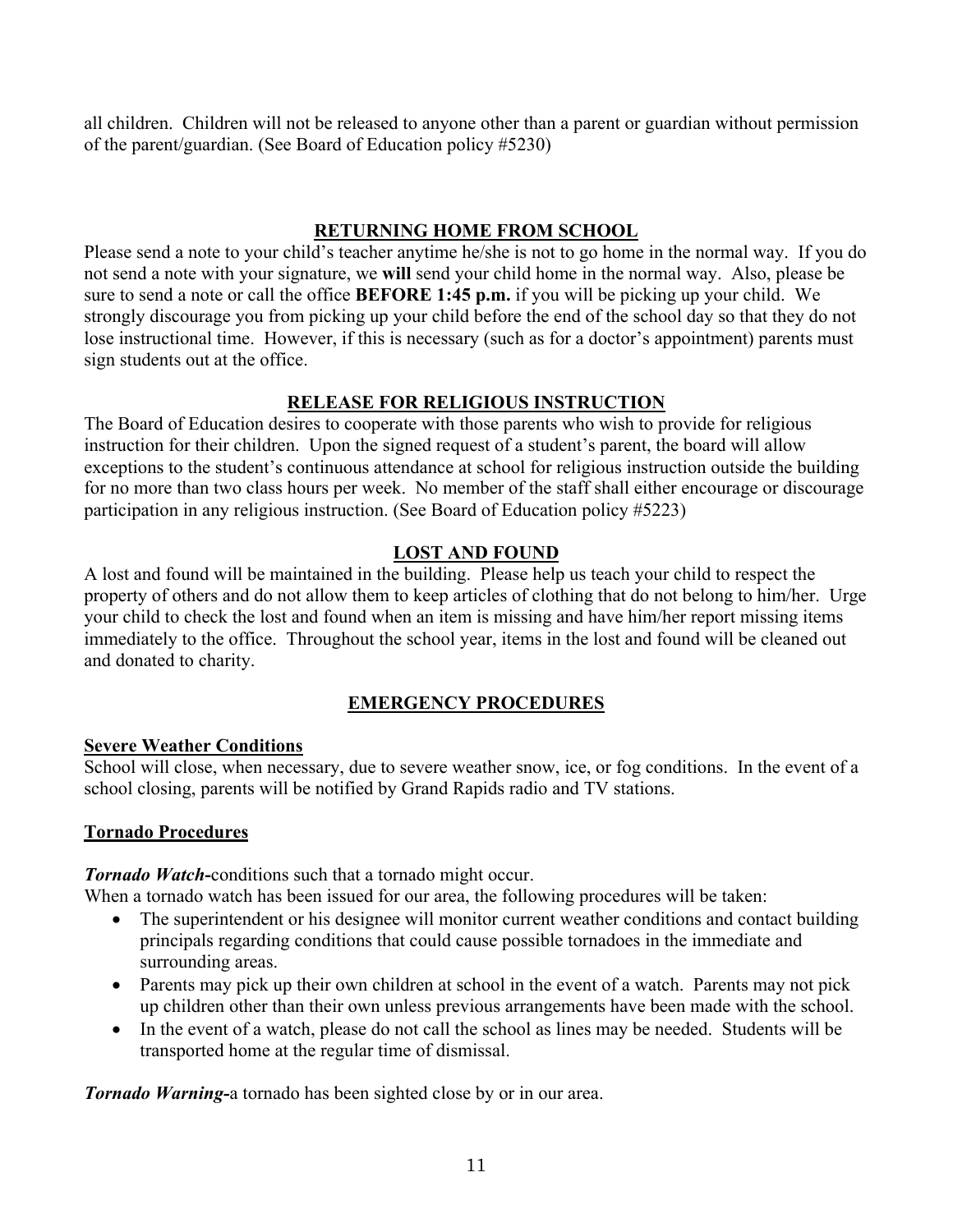Should an actual warning be sounded for this area before school is dismissed, the following steps will be taken:

- Students will be moved to an inside hallway, away from windows and entrances.
- Students will especially be kept away from the gym or other large roofed areas.
- Parents may pick up their children as noted above.
- Teachers will stay with children in their charge.
- Buses will not run during a tornado warning. Students will be kept in the school building until the tornado warning has ended.

# **FIELD TRIPS**

Field trips are an educational enrichment experience. Behavior on the trips reflects back on the school and community. Therefore, attendance on trips will be dependent on prior individual and/or group behavior. Permission slips will be sent home at the beginning of the year. Information as to the date, time and destination will be sent home prior to each trip.

# **TITLE ONE PROGRAM AND PARENT COMPACT**

Grant PC and Elementary Schools have a strong Title One Program that helps students in the academic areas of reading, writing, and math. Your child may receive Title One services this year from a teaching assistant or a certified teacher. The Title One goal is to help each child reach his/her highest potential. All students are eligible to receive Title One services.By law, we must inform you of our Title One school-parent compact that explains how parents, the entire school staff, and students will share the responsibility for improved student achievement. Our Title One school-parent compact policy reads, "All parents of children being served by Title One shall be encouraged by all of our teachers to become actively involved with their child's education. We encourage and expect the parents to either read with their child or make sure the child reads on their own. We expect the parents to either help the child with his homework or to monitor that the child does the necessary homework at home. We expect and encourage the parents to respond to school in a positive way."

The final page of this handbook is a copy of our Parent-Teacher-Student Compact for your reference during the year. This compact will be discussed at the fall Parent/Teacher Conferences. We hope you will join us in honoring this compact as we work as a team to help your child be the best student they can be!  $\odot$ 

## **QUESTIONS**

If you have any questions about the contents of this handbook, please feel free to call the school office for clarification.



**#Go Tigers!**